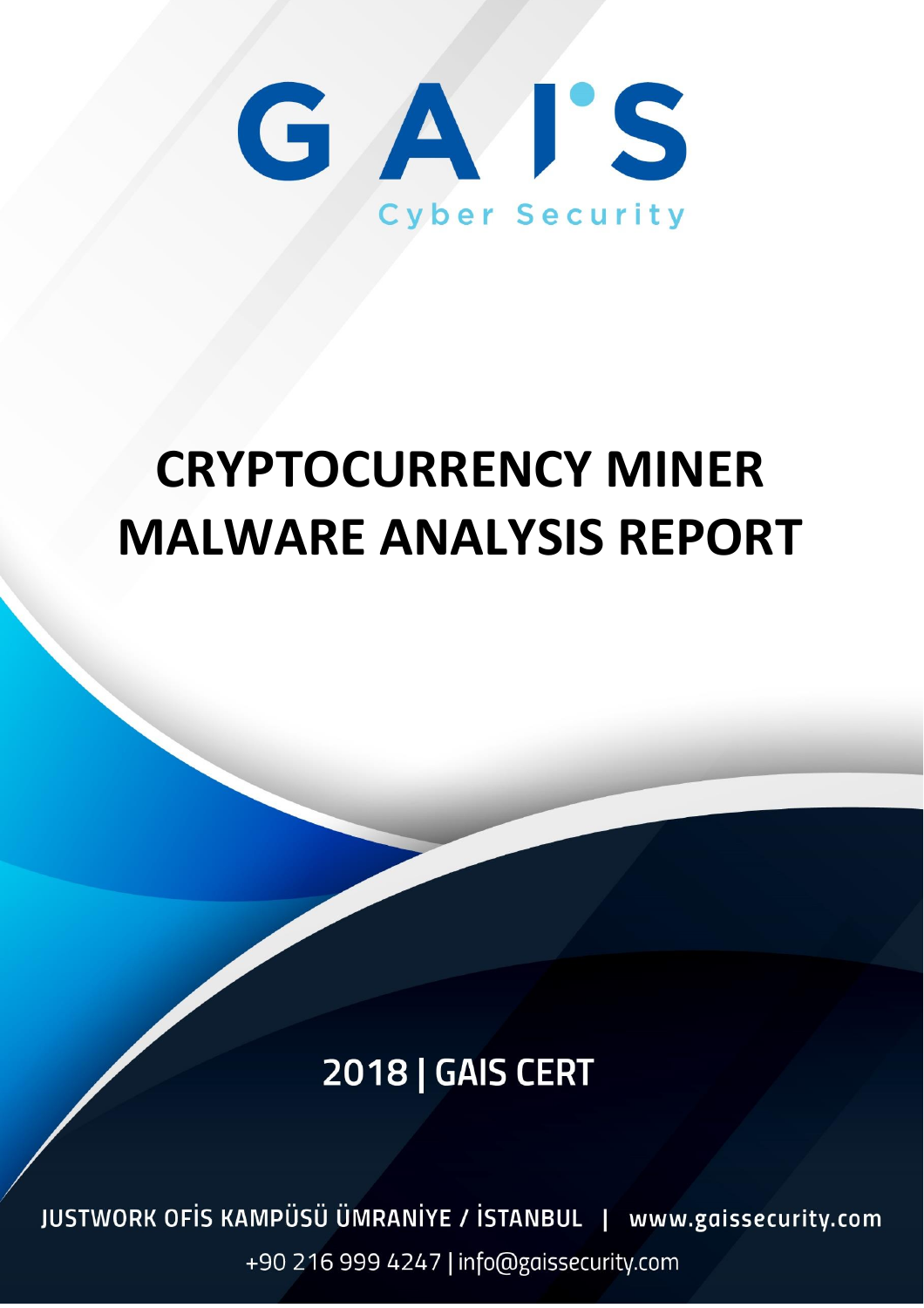#### **SUMMARY**

This is a miner type malicious based in Russia, which continues to spread with the file name "SteelSeries.exe" identified in the malware intelligence network.

The malware, that is in contact with the domains listed below during penetration and connection process with the control panel, uses the victims in the network to obtain cryptocurrency called Monero(XMR).



#### **Details of the Malware**

It is the preloader of the malware that enters the system with the boot loader. It is an executable file that is compiled based on the .NET Framework 2.0 version. Its codes are mixed with the code mixer called SmartAssembly.





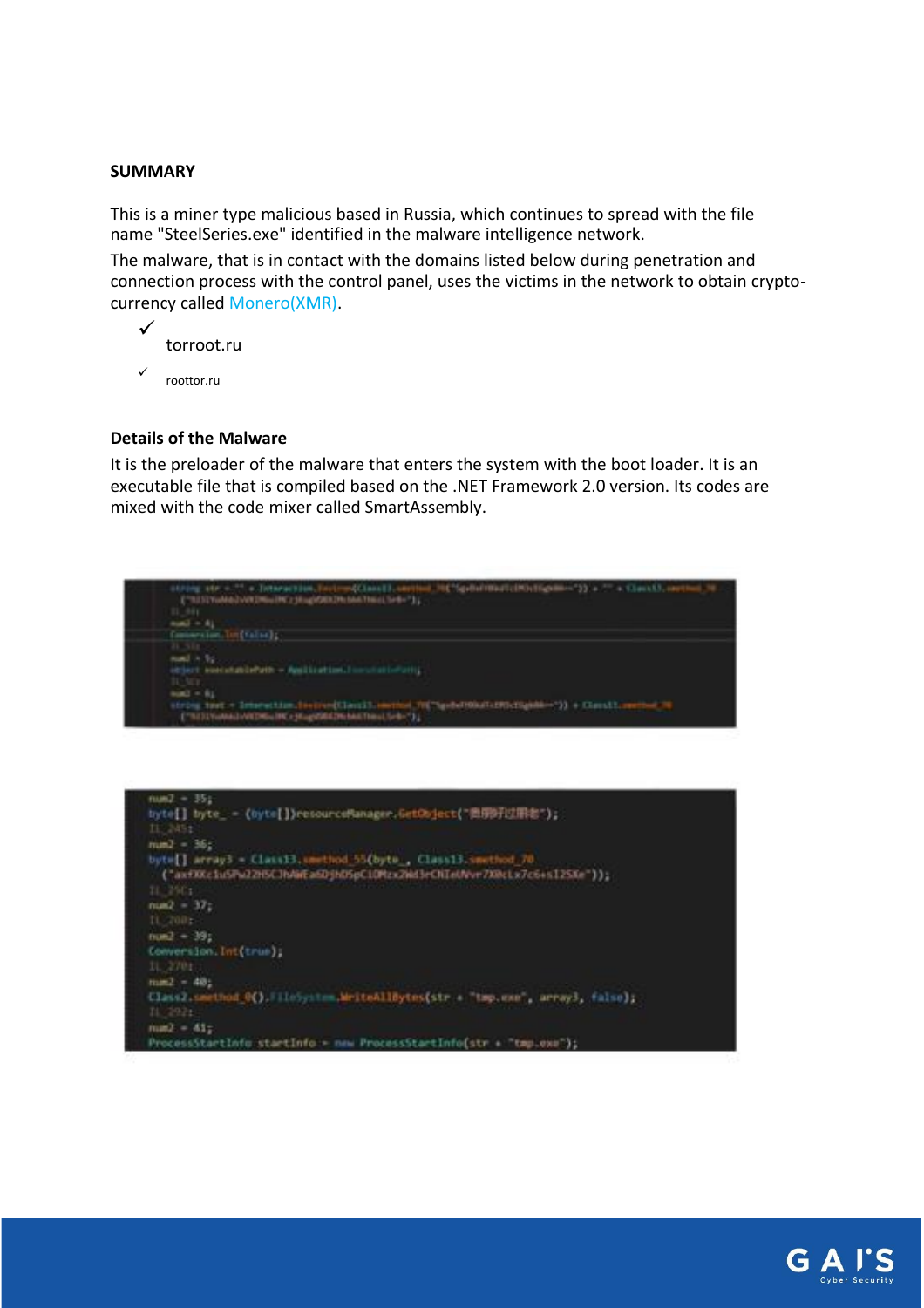At the time of start-up, other software, which is contained in malicious software and is encrypted, is saved with "tmp.exe" file name under the folder where temporary files are stored on the user profile.

The folder paths and file names that are used at this time are assigned to the variables as encrypted.

During the operation, the decryption function (using the Rijndael algorithm) is called and the encrypted data is available.



The software that is started with the name "tmp.exe" is an executable file that is compiled based on the .NET Framework 2.0 version and is mixed with .NET Reactor. The main functions of malware are available here.

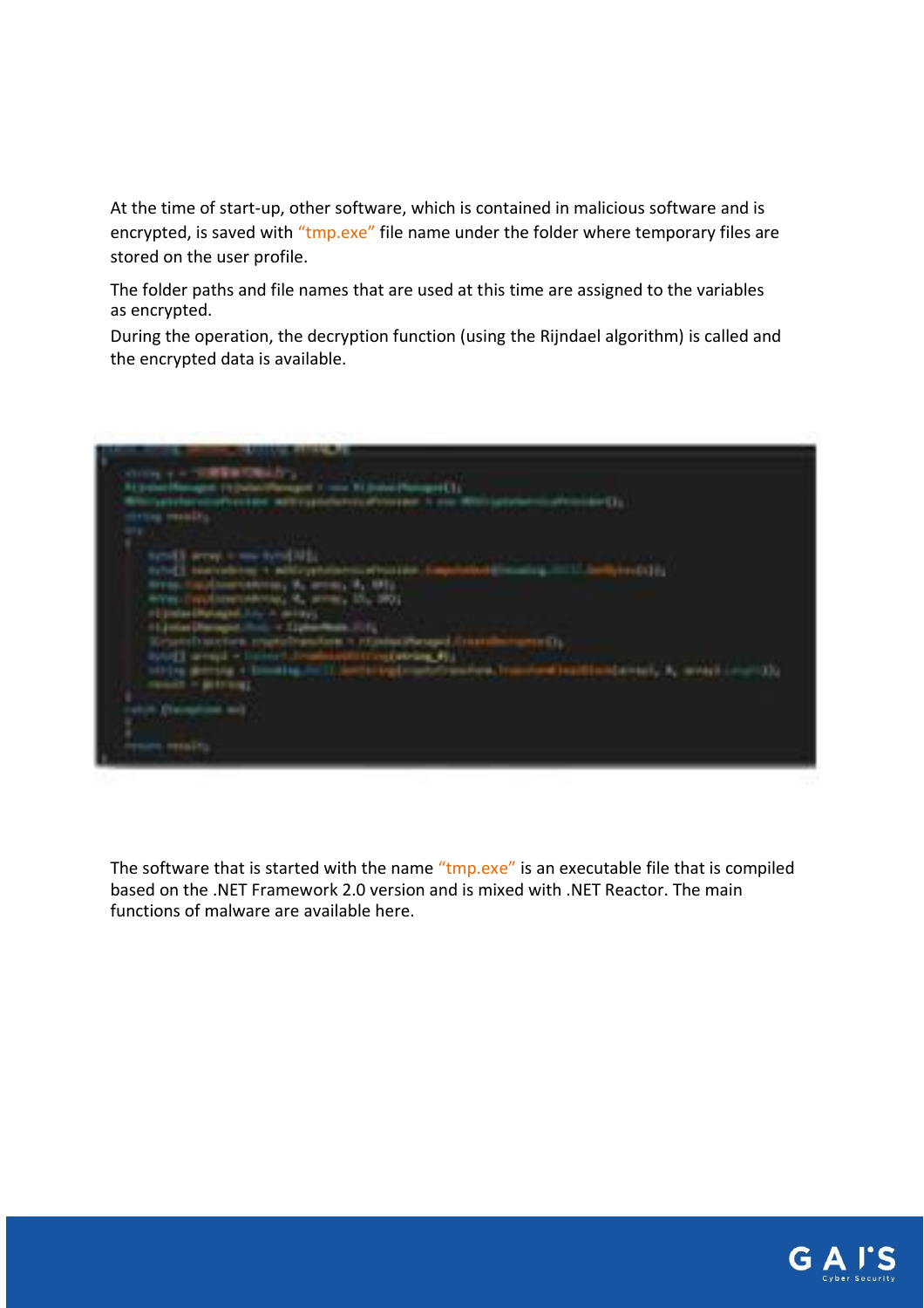

As you can see in this part of the dynamic analysis output of FenriScan, after starting malicious software, it creates 2 files with the file names "svhost.exe" and "tmp.exe" in the Temp folder and then runs them.

The two running applications are calling the application "curl.exe" with the "-o

pool.minexmr.com:4444 -u

46uPTtPJRN3GZmqQLctZxY6R3XJHKi8zeggkjeU75xWa4VXp9vgyij52QgbUwQdeGe3FP7FK1R QRtA4mvB1uhadM2bjNLyV -p x --cpu-affinity 75" parameter.



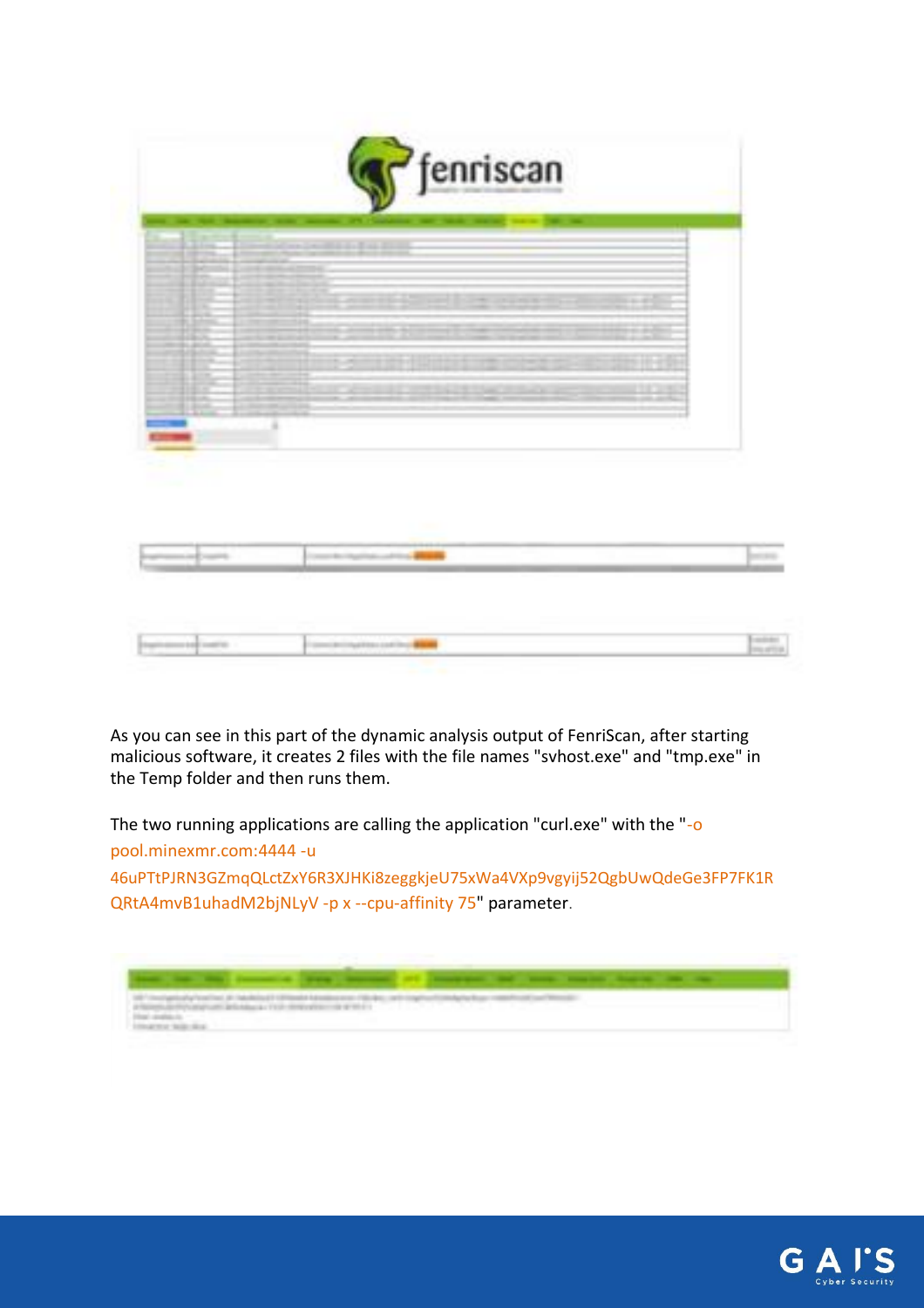This application is downloaded from "roottor.ru" address. "Curl.exe" is a software that is published by the file named "xmrig.com" and is used for mining of XMR.

After the Mining process is started, the malicious software performs the following requests to the command panel.



#### **C&C**

There are 5 folders on the domain where the malicious software spreads.

|            | <b>CG</b> torroot.nu                  |        |  |
|------------|---------------------------------------|--------|--|
| Index of / |                                       |        |  |
| Name       | <b>Last modified</b> Size Description |        |  |
|            | 2018-01-07 20:31                      |        |  |
|            | 2018-01-08 06:52                      | 9      |  |
|            | 2015-01-10 16:59                      | $\sim$ |  |
|            | ikyroot.ru/2018-01-13 15:30           | 8      |  |
|            |                                       | w      |  |

There is no access to the "cgi-bin" folder, nothing appears on the "q" at first glance, but when we examine the possible folders, there is an entry panel under "/ admin".

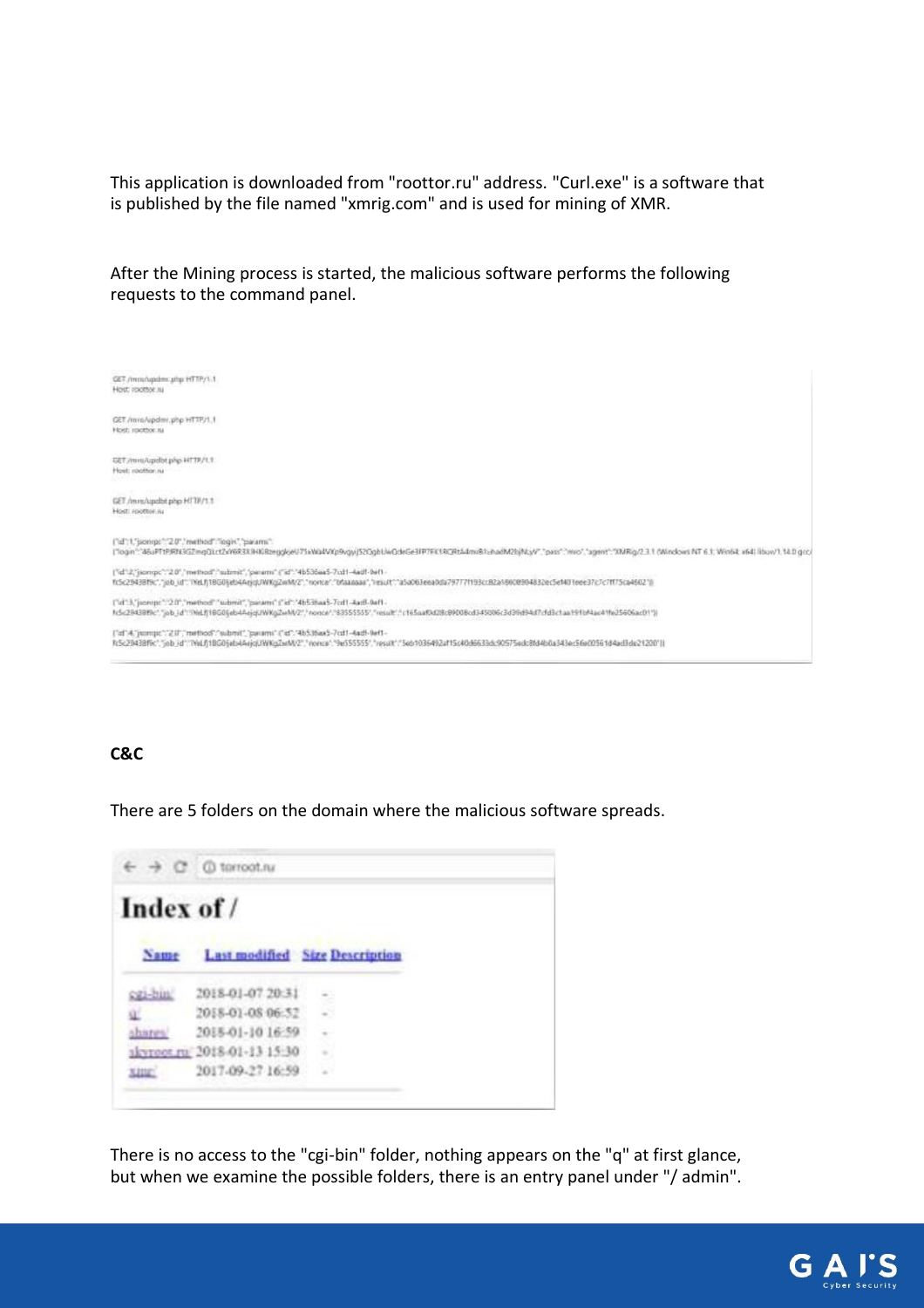| $\Phi = \Omega'$ . O lined but it to obvious that |                        |
|---------------------------------------------------|------------------------|
|                                                   |                        |
|                                                   |                        |
|                                                   |                        |
|                                                   | Autorisation.          |
| tourismen                                         |                        |
| <b>Passwort</b>                                   | Enter                  |
|                                                   |                        |
|                                                   |                        |
|                                                   |                        |
|                                                   | + 2018 OWNERS Suffrage |
|                                                   |                        |
|                                                   |                        |

There are malicious software in "shares".

| Name             |                                       | <b>Last modified</b> Size Description |
|------------------|---------------------------------------|---------------------------------------|
| Parent Directory |                                       |                                       |
|                  | MSIReminder.exe 2018-01-10 16:19 674K |                                       |
| Reminder exe     | 2018-01-10 16:19 172K                 |                                       |
| SteelSeries.exe  | 2018-01-10 16:59 193K                 |                                       |

"skyroot.ru" içerisinde klasör ismine sahip alan adının dosyaları bulunmaktadır. In "skyroot.ru" there are files of domain name with folder name.



### Index of /skyroot.ru

|                  | <b>Last modified</b> Size Description |
|------------------|---------------------------------------|
|                  |                                       |
| 2018-01-12 06:49 |                                       |
| 2015-07-18 23:08 |                                       |

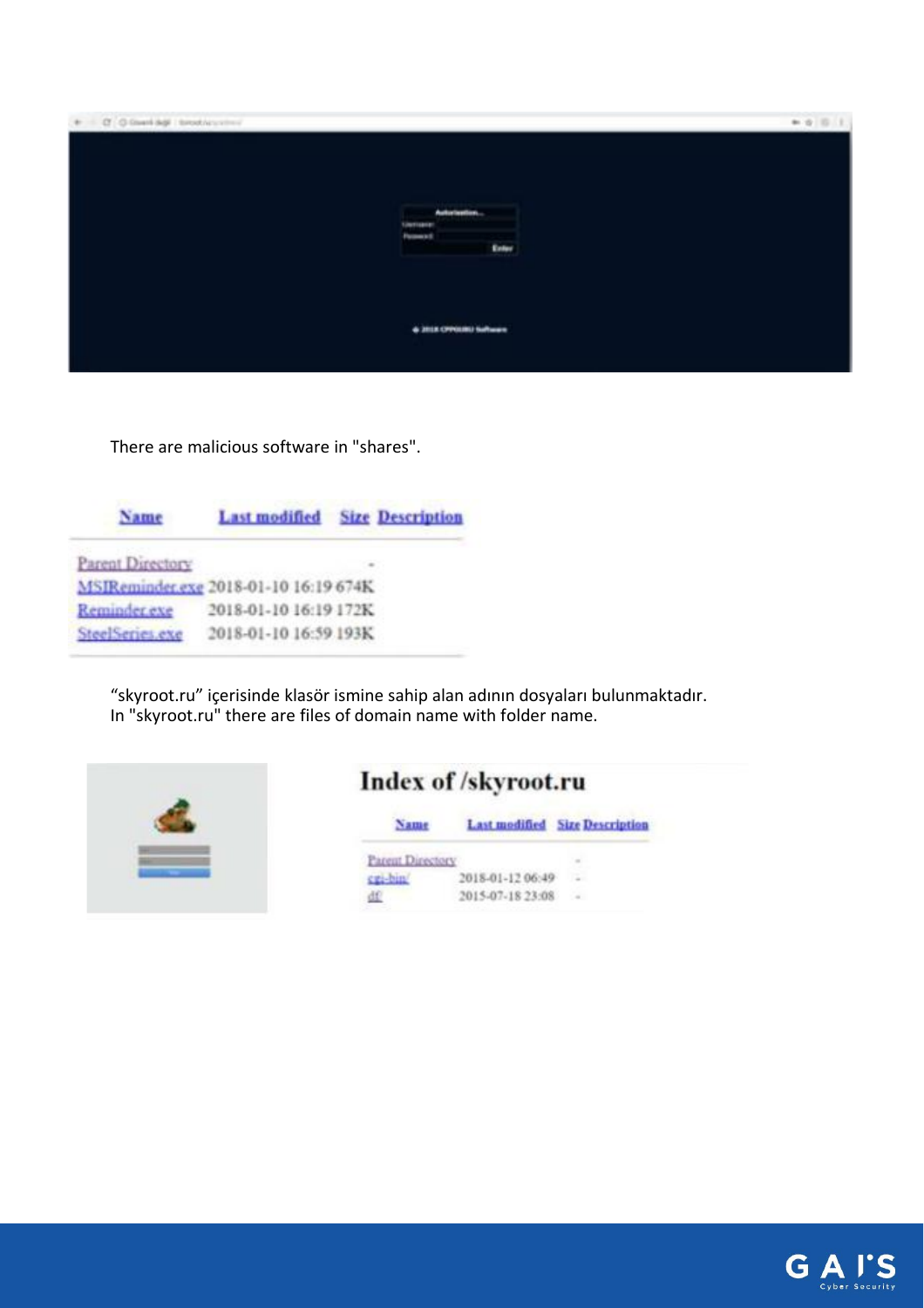"Xmr" contains a structure showing the statistics in the mining pool that has the hash value "46uPTtPJRN3GZmqQLctZxY6R3XJHKi8zeggkjeU75xWa4VXp9vgyij52QgbUwQdeGe3FP7FK1R QRtA4mvB1uhadM2bjNLyV" served by the malicious software.

| support                                              |                             |
|------------------------------------------------------|-----------------------------|
| <b>NETWORK</b>                                       | <b>MIGS</b>                 |
| <b>SPRINTE</b>                                       | THE STAR AND ALCOHOL        |
| <b>TY WANT</b>                                       | 5.480277670256              |
| SUITE MODEL                                          | 1,491,454                   |
| LEST BLDG FUITH                                      | <b>Enteredate con-</b>      |
| LAST BUILTE SATETING                                 | 15:01.2010 23:30:32         |
| <b>POOL</b>                                          | <b>ROUG</b>                 |
| <b>HERALL STROET</b>                                 | <b>Bull 1</b>               |
|                                                      | 86%                         |
| ----                                                 | AE GALABA DIA               |
| 15 and 7 work Buick                                  | <b>B France</b>             |
| <b>NAMES AND RESIDENCE</b>                           | <b>BIRT Insurers</b>        |
| LEST BLOOD IN HEIGHT                                 | 1,684,634                   |
| LAST BUSINE STRUCK?                                  | <b>THE ST</b>               |
| LAST BLOW FILMS                                      | TEMPARK NJL                 |
| LAST RUSSIN' SHIPEPAKE                               | 11.01.2014 23.26.94         |
| ASSISTED \$1.82 NEWS<br>NATURETY & 47 to ac-         |                             |
| MACTURATE 3.28 Image<br><b>SMITT &amp; 22 locals</b> |                             |
| <b>MOTORYTY &amp; SEALAIN</b>                        |                             |
| MINER                                                | <b>BUX</b>                  |
| <b>Ind Ball Jan T</b>                                | <b><i>ASENHOUSE CAR</i></b> |
| TOTAL PAID.                                          | 22 GEOVIERNE SHO            |
| TOTAL AGENT                                          | <b>EBEALERSHIP</b>          |

When we examine the domain name of the malicious software that transfers data, we see the entry of the control panel.

| Login<br>Exter Login<br>Password<br>Password |
|----------------------------------------------|
|                                              |
|                                              |